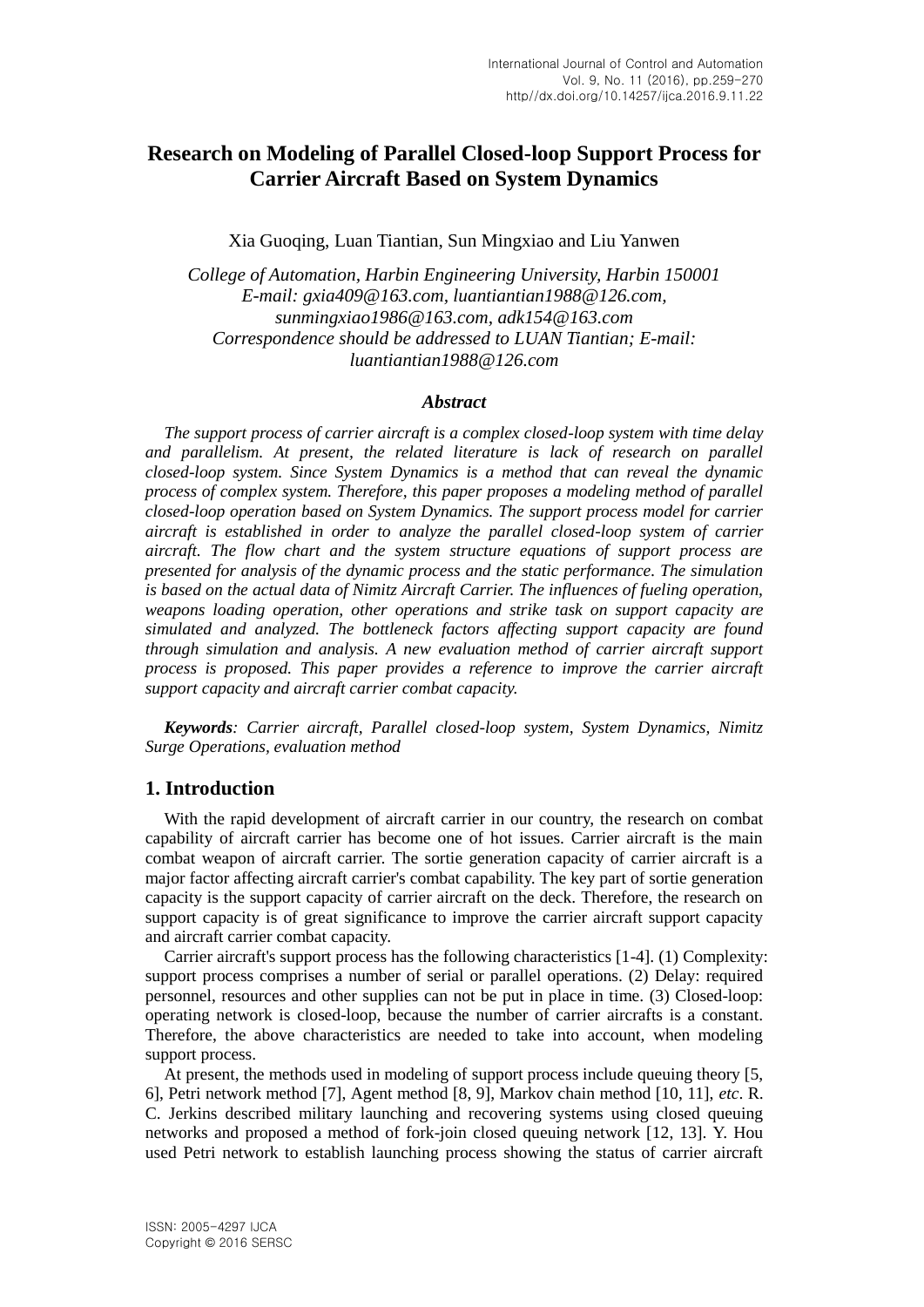[14]. A. MacKenzie analyzed the carrier aircraft's dynamic real-time scheduling process using agent technology and obtained aircraft sortie rate [15, 16]. W. W, Fisher used Markov chain to model and analyzed logistics service system of weapon equipment [17]. The model can be directly used for analysis and evaluation of military logistics service's supply capacity. However, previous methods have failed to consider both dynamic process and static performance of support process. The calculations of previous methods are very large when a system has a lot of state variables. Therefore, a new method is needed to describe support process with complexity, delay and closed-loop.

System Dynamics method (SD) is suitable for analysis of systems with complex, dynamic and changeable characteristics. System Dynamics method has been applied to the analysis of the main factors successfully in the field of industrial development [18-22]. A. A. Ghobbar proposed a demand model for aircraft spare parts [23]. The factors affecting aircraft intact rate were analyzed. X. J. Wei used SD to model the communication equipment system [24-26]. The modeling feasibility using SD was proved. However, the previous researches focused on the complexity and delay of system. Few literatures considered the parallel and closed-loop of system. Therefore, there is a further need for realization of parallel closed-loop system with SD.

This paper establishes the carrier aircraft support process model based on System Dynamics. This model considers the parallel, complexity, delay and closed-loop characteristics of carrier aircraft support process. The dynamic and static performances of a system with parallel are analyzed. The main factors affecting carrier aircraft support capability are achieved through simulation and analysis

## **2. States Analysis for Support Process of Carrier Aircraft**

## **2.1. Description of the problem**

The relationships between relevant elements are complicated due to complexity, delay and closed-loop characteristics of carrier aircraft support process. The dynamic process is analyzed in the overall perspective.

## **2.2. Causality Diagram of Support Process**

The states of different operations can be obtained through the analysis for feedback relationships between various factors in support process. Specially, the weapons loading operation performs in parallel with fueling operation. There are delays in weapons loading, fueling and other operations. The support process of carrier aircraft is illustrated in Figure 1.



**Figure 1. Causality Diagram of Support Process**

Figure 1 shows a closed-loop feedback for support process of carrier aircraft. (1) Chaining, chocking, filling tires with nitrogen and other operations are performed at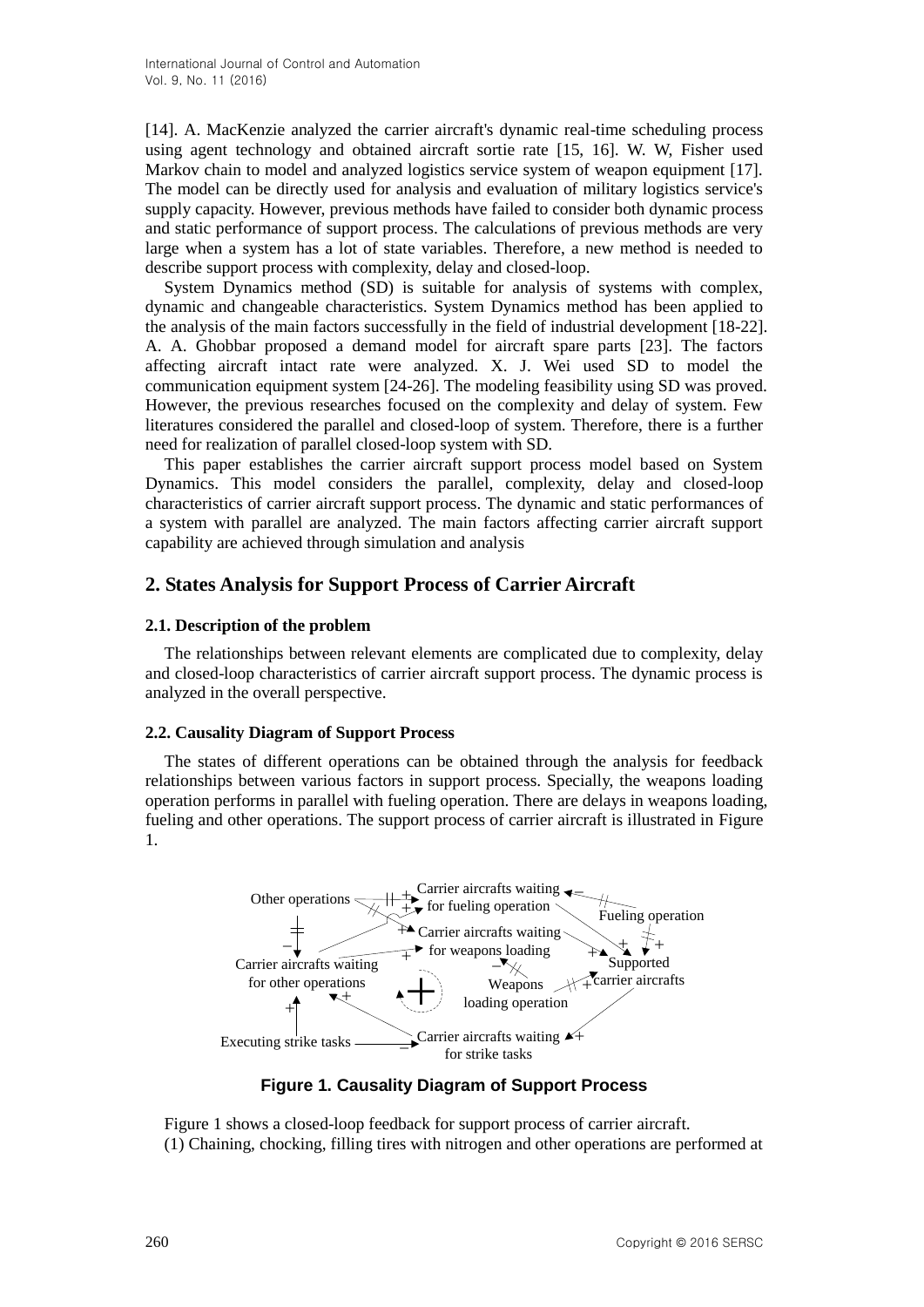the beginning of support process. The following operations are weapons loading and fueling. The number of carrier aircrafts waiting for weapons loading and fueling will increase. The number of carrier aircrafts in other operations will decrease.

(2) The decreasing number of carrier aircrafts in weapons loading and fueling and increasing number of supported carrier aircrafts are achieved, when the weapons loading and fueling operations are finished.

(3) The supported carrier aircrafts are ready for executing strike tasks, when there is a demand for strike.

(4) The number of carrier aircrafts waiting for other operations will increase and number of carrier aircrafts in executing strike tasks will decrease, after the strike tasks are completed.

The numbers of carrier aircrafts in different operations will tend to unchangeable in conditions of the limited support capacity of carrier aircraft.

## **3. Modeling for Support Process of Carrier Aircraft Based on System Dynamics**

#### **3.1. Relationship Flow Diagram for Support Process of Carrier Aircraft**

The relationship flow diagram will reveal the system structure of support process more clearly than causality diagram. The flow diagram is established according to the causality diagram, as shown in Figure 2.



**Figure 2. Relationship Flow Diagram of Support Process**

In Figure 2, the box denotes the accumulated state variable. The double cable denotes the changes of state variable, such as the inflow rate and outflow rate. The arc represents quantitative and logical relationship of variables. The state variables and rate variables are analyzed in Figure 2.

The following assumptions should be considered when modeling the flow diagram of support process.

(1) The support process of carrier aircraft is a closed-loop system. There is a certain number of carrier aircrafts waiting for other operations at the beginning.

(2) The personnel and resources may not be supplied in time. Therefore, there are delays in weapons loading, fueling and other operations.

(3) The strike tasks are executed as scheduled, and hence there is a certain interval between two strike tasks.

(4) The weapons loading and fueling operations are performed in parallel. The number of carrier aircrafts is considered to be doubled before weapons loading and fueling in order to guarantee that the total number of carrier aircrafts in the closed-loop system is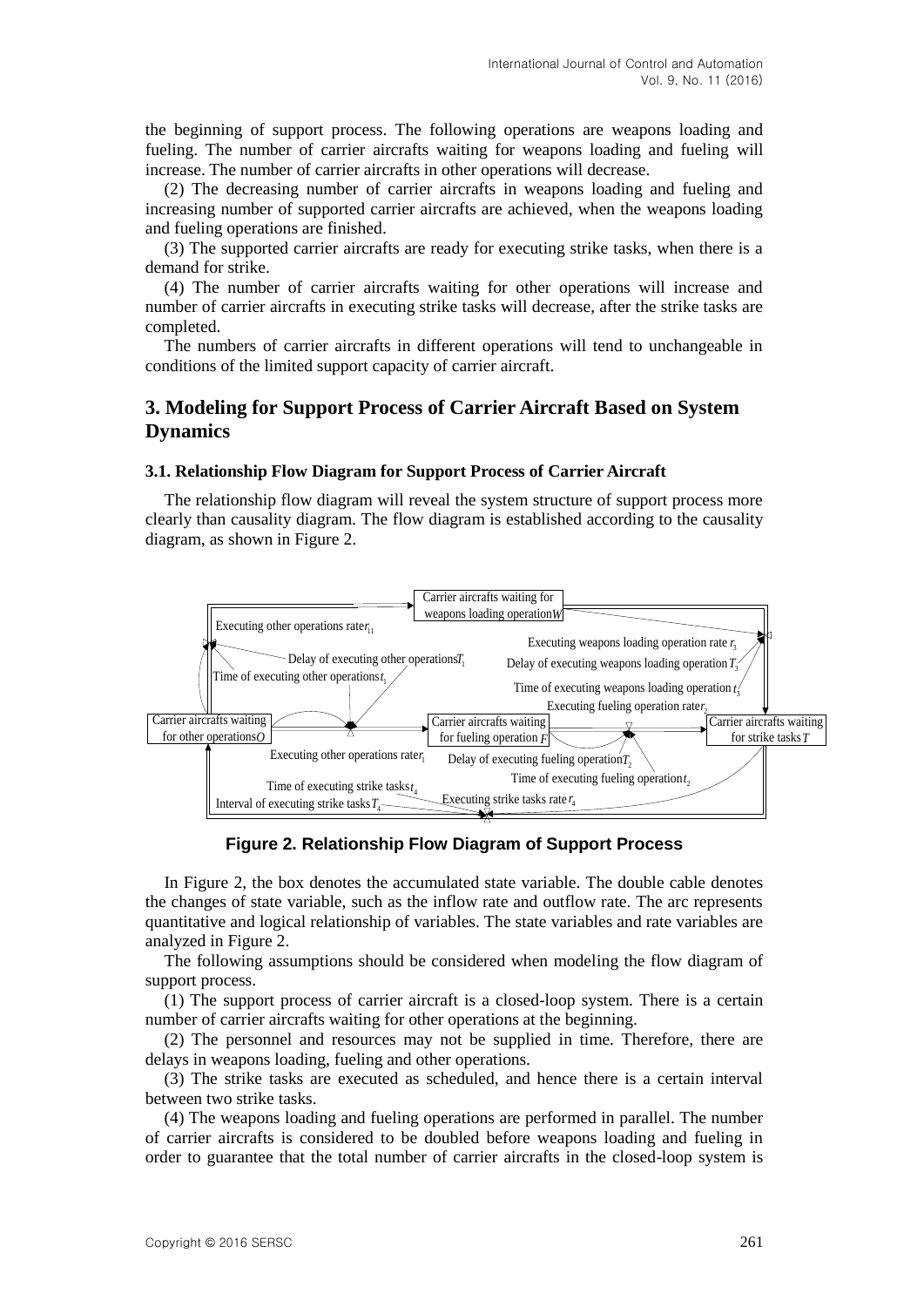fixed. A carrier aircraft can perform the next operation, after the weapons loading and fueling operations are both finished. Therefore, the minimum value between the numbers of weapons loaded and fueled carrier aircrafts can be passed to the next operation.

#### **3.2. Analysis of Structural Equations for Support Process**

Figure 2 describes causal relationship and the system structure of the elements. However, the quantitative relationship between the variables can not be presented in Figure 2. The structural equations are shown for the analysis of static performance.

In Figure 2, the inflow rate of the carrier aircrafts waiting for other operations  $O$  is the executing strike tasks rate  $r_4$ . The outflow rate is the executing other operations rate  $r_1$ . The state equation of the carrier aircrafts waiting for other operations  $O$  is expressed in Equation (1).

on (1).  
\n
$$
O(t) = O(t - \Delta t) + \left[2r_4(t - \Delta t) - r_1(t - \Delta t) - r_{11}(t - \Delta t)\right] \cdot \Delta t
$$
\n(1)

Similarly, the state equation of the carrier aircrafts waiting for fueling operation *F* is expressed:

$$
F(t) = F(t - \Delta t) + [r_1(t - \Delta t) - r_2(t - \Delta t)] \cdot \Delta t
$$
\n(2)

The state equation of the carrier aircrafts waiting for weapons loading operation *W* is expressed:

$$
W(t) = W(t - \Delta t) + [r_{11}(t - \Delta t) - r_3(t - \Delta t)] \cdot \Delta t
$$
\n(3)

The state equation of the carrier aircraft waiting for strike tasks 
$$
T
$$
 is expressed:  
\n
$$
T(t) = T(t - \Delta t) + \left[ MIN(r_2(t - \Delta t), r_3(t - \Delta t)) - r_4(t - \Delta t) \right] \cdot \Delta t
$$
\n(4)

The following equations can be obtained, according to the rate variables' cumulative effects on the state variables.

The rate equations of executing other operations rates  $r_1$  and  $r_{11}$  is expressed:

$$
r_1(t) = r_{11}(t) = O(t)/(T_1 + t_1)
$$
\n(5)

The rate equation of executing fueling operations rate  $r_2$  is expressed:

$$
r_2(t) = F(t)/(T_2 + t_2)
$$
\n(6)

The rate equation of executing weapons loading operations rate  $r_3$  is expressed:

$$
r_3(t) = W(t)/(T_3 + t_3)
$$
\n(7)

The rate equation of executing strike tasks rate  $r_4$  is expressed:

$$
r_4(t) = T(t)/(T_4 + t_4)
$$
\n(8)

The carrier aircrafts waiting for other operations  $O$  is expressed with the rate variables, according to Equation (1) and (5).

according to Equation (1) and (5).  
\n
$$
O(t) = r_1(t - \Delta t) \cdot (T_1 + t_1 - 2\Delta t) + 2r_4(t - \Delta t) \cdot \Delta t
$$
\n(9)

The carrier aircrafts waiting for fueling operation  $F$  is expressed with the rate variables, according to Equation (2) and (6).

, according to Equation (2) and (6).  
\n
$$
F(t) = r_2(t - \Delta t) \cdot (T_2 + t_2 - \Delta t) + r_1(t - \Delta t) \cdot \Delta t
$$
\n(10)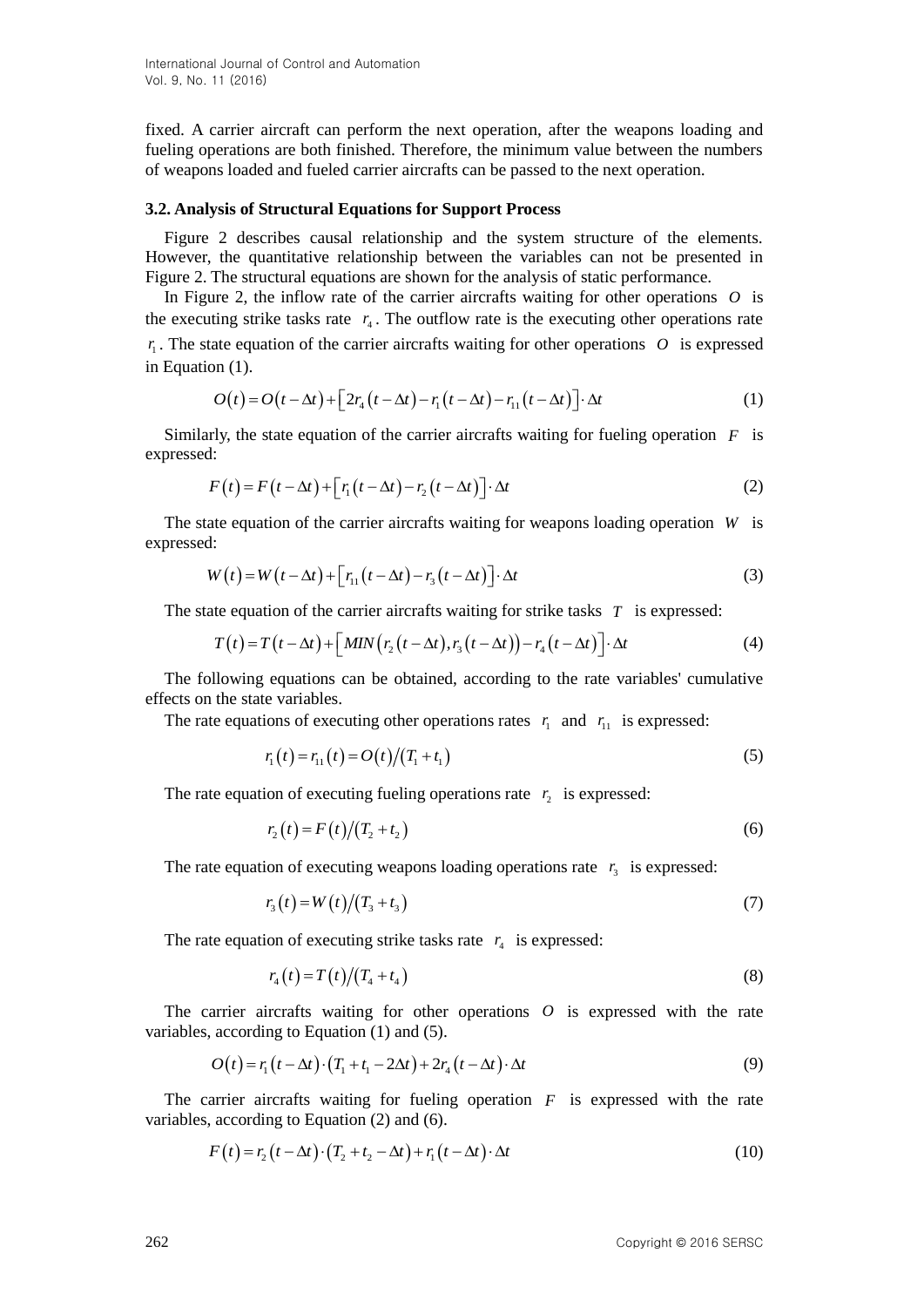The carrier aircrafts waiting for weapons loading operation *W* is expressed with the rate variables, according to Equation (3) and (7).

bles, according to Equation (3) and (7).

\n
$$
W(t) = r_3 \left( t - \Delta t \right) \cdot \left( T_3 + t_3 - \Delta t \right) + r_{11} \left( t - \Delta t \right) \cdot \Delta t \tag{11}
$$

The carrier aircrafts waiting for strike tasks  $T$  is expressed with the rate variables, according to Equation (4) and (8).

to Equation (4) and (8).  
\n
$$
T(t) = r_4(t - \Delta t) \cdot (T_4 + t_4 - \Delta t) + MIN(r_2(t - \Delta t), r_3(t - \Delta t)) \cdot \Delta t
$$
\n(12)

The following conclusions can be obtained from Figure 2. The effect of executing strike tasks rate is to increase the number of carrier aircrafts waiting for other operations and to decrease the number of carrier aircrafts executing strike tasks. The effect of executing other operations rate is to increase the number of carrier aircrafts waiting for weapons loading and fueling operation and to decrease the number of carrier aircrafts executing other operations. The effect of executing fueling operation rate is to increase the number of carrier aircrafts waiting for strike tasks and to decrease the number of carrier aircrafts executing fueling operation. The effect of executing weapons loading operation rate is to increase the number of carrier aircrafts waiting for strike tasks and to decrease the number of carrier aircrafts executing weapons loading operation.

The number of supported carrier aircrafts will increase through the effects of weapons loading, fueling and other operations, according to the above analysis of dynamic process. Therefore, the support process is a positive feedback system with differential regulation.

#### **3.3. Analysis for Support Capability of Carrier Aircraft**

The supported carrier aircrafts *S* are the carrier aircrafts with the completion of weapons loading, fueling and other operations. The state equation of supported carrier aircrafts *S* is expressed: afts *S* is expressed:<br>  $S(t) = r_4(t - \Delta t) \cdot (T_4 + t_4 - \Delta t) + MIN(r_2(t - \Delta t), r_3(t - \Delta t)) \cdot \Delta t$  (13)

$$
S(t) = r_4(t - \Delta t) \cdot (T_4 + t_4 - \Delta t) + MIN(r_2(t - \Delta t), r_3(t - \Delta t)) \cdot \Delta t
$$
\n(13)

The definition of support capability *SC* is the proportion of the number of supported carrier aircrafts in the total number of carrier aircrafts. The expression of support capacity *SC* is as shown in Equation (14).<br>  $SC(t) = S(t)/O(0) \times 100\% = \left[r_4(t-\Delta t) \cdot (T_4+t_4-\Delta t) + MIN(r_2(t-\Delta t), r_3(t-\Delta t)) \cdot \Delta t\right] / O(0) \times 100\%$  (14) *SC* is as shown in Equation (14).

$$
SC(t) = S(t)/O(0) \times 100\% = \Big[ r_4(t - \Delta t) \cdot (T_4 + t_4 - \Delta t) + MIN(r_2(t - \Delta t), r_3(t - \Delta t)) \cdot \Delta t \Big] / O(0) \times 100\% \quad (14)
$$

The tree structure diagram of factors affecting the number of supported carrier aircrafts is as shown in Figure 3.



## **Figure 3. Tree Structure Diagram of the Number of Carrier Aircraft to Ensure the Completion of the Protection**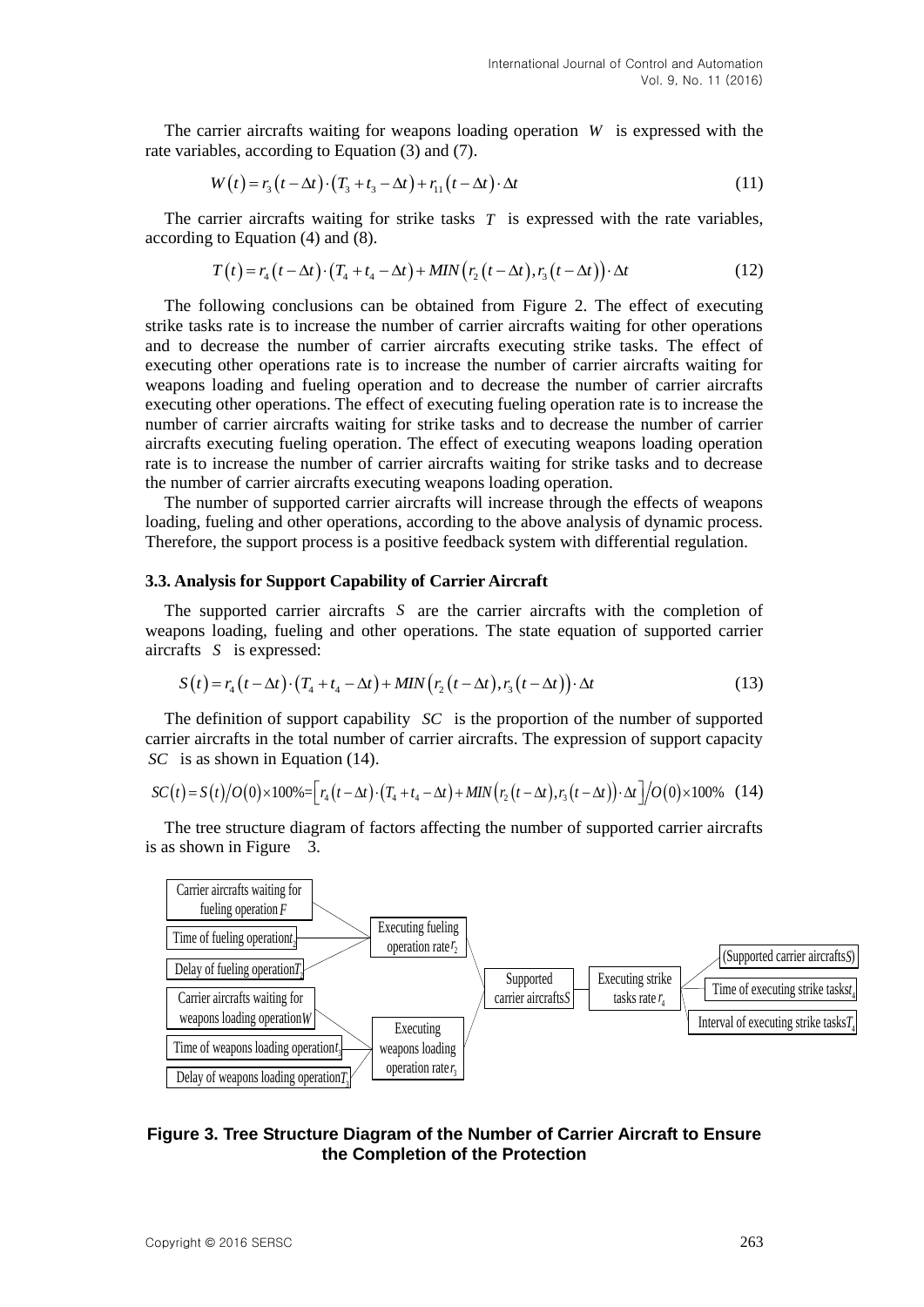International Journal of Control and Automation Vol. 9, No. 11 (2016)

The factors affecting the number of supported carrier aircrafts include the executing fueling operation rate, the executing weapons loading operation rate and the executing strike tasks rate, according to Equation (13) and Figure 3. There is a feedback loop in Figure 3. The executing strike tasks rate is affected by the number of supported carrier aircrafts.

## **4. Simulation and Analysis of Dynamic Process and Static Performance**

#### **4.1. Parameter Settings for Simulation**

This paper takes the support process of "Nimitz" carrier aircraft [1] as the object of analysis. The related parameters of support process are shown in Table 1.

| Parameter                   | Val | Parameter                          | Val |
|-----------------------------|-----|------------------------------------|-----|
|                             | ue  |                                    | ue  |
| Number of carrier aircrafts | 68  | Time of executing weapons loading  | 8   |
|                             |     | operation                          | min |
| Time of executing other     | 15  | Delay of executing weapons loading | 6   |
| operations                  | min | operation                          | min |
| Delay of executing other    | 1   |                                    | 55  |
| operations                  | min | Time of executing strike tasks     | min |
| Time of executing fueling   | 15  | Interval of executing strike tasks | 60  |
| operation                   | min |                                    | min |
| Delay of executing fueling  | 8   |                                    |     |
| operation                   | min |                                    |     |
| Number of carrier aircrafts | 68  | Time of executing weapons loading  | 8   |
|                             |     | operation                          | min |
| Time of executing other     | 15  | Delay of executing weapons loading | 6   |
| operations                  | min | operation                          | min |
| Delay of executing other    | 1   | Time of executing strike tasks     | 55  |
| operations                  | min |                                    | min |
| Time of executing fueling   | 15  | Interval of executing strike tasks | 60  |
| operation                   | min |                                    | min |
| Delay of executing fueling  | 8   |                                    |     |
| operation                   | min |                                    |     |

**Table 1. Parameters of Support Process**

The number of carrier aircrafts waiting for other operations is 68 in the initial state. The numbers of carrier aircrafts waiting for weapons loading, fueling and strike tasks are 0. The total time of simulation is 100 hours. The simulation step is 0.9375 min.

#### **4.2. Analysis for Dynamic Process of Support Process**

The factors affecting support capacity is analyzed through changing the parameters of weapons loading, fueling and other operations. The way to improve support capacity of carrier aircraft is achieved.

(1) The influence of other operations

The other operations capacity is affected by its time and delay. The sum of its time and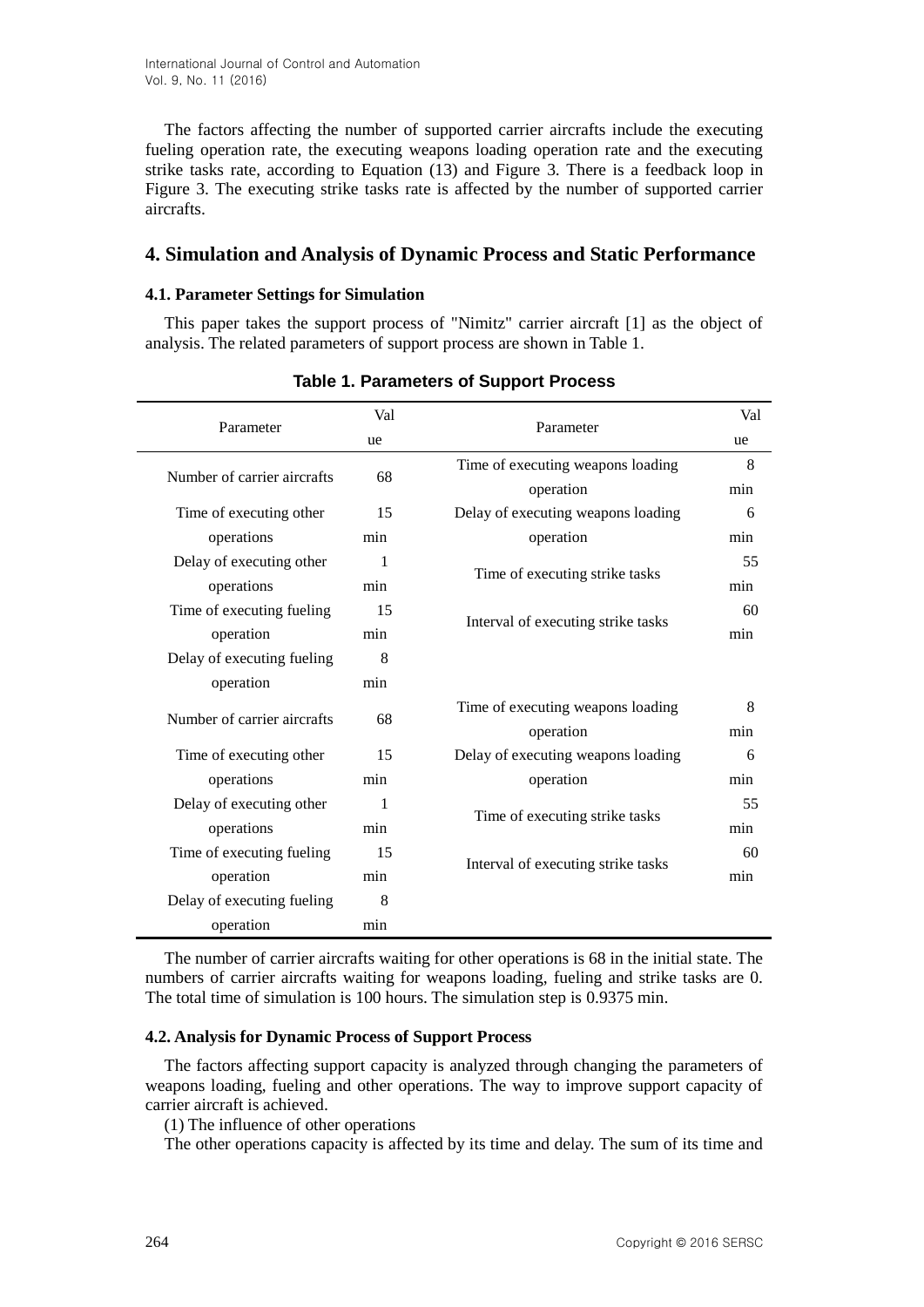delay is adjusted by 20% increased, 10% increased, 10% decreased and 20% decreased. The dynamic process of support process is shown in Figure 4 and Figure 5.



**Figure 4. The Other Operations Influence on the Number of Supported Carrier Aircrafts** 



**Figure 5. The Other Operations Influence on the Support Capacity**

The number of supported carrier aircrafts S and support capacity SC are increased with the reduction of the time and delay in executing other operations before about 80th hour in Figure 4 and Figure 5. The number of supported carrier aircrafts and support capacity are intend to steady after about 80th hour. The other operation influence on the dynamic process is greater than that on static process.

(2) The influence of weapons loading and fueling operations

The weapons loading operation is executing in parallel with fueling operation. Therefore, one of weapons loading and fueling operations parameters will affect the support capacity with the limit of the other operation parameters. The sum of their time and delay is adjusted by 20% increased, 10% increased, 10% decreased and 20% decreased. The dynamic process of support process is shown in Figure 6 and Figure 7.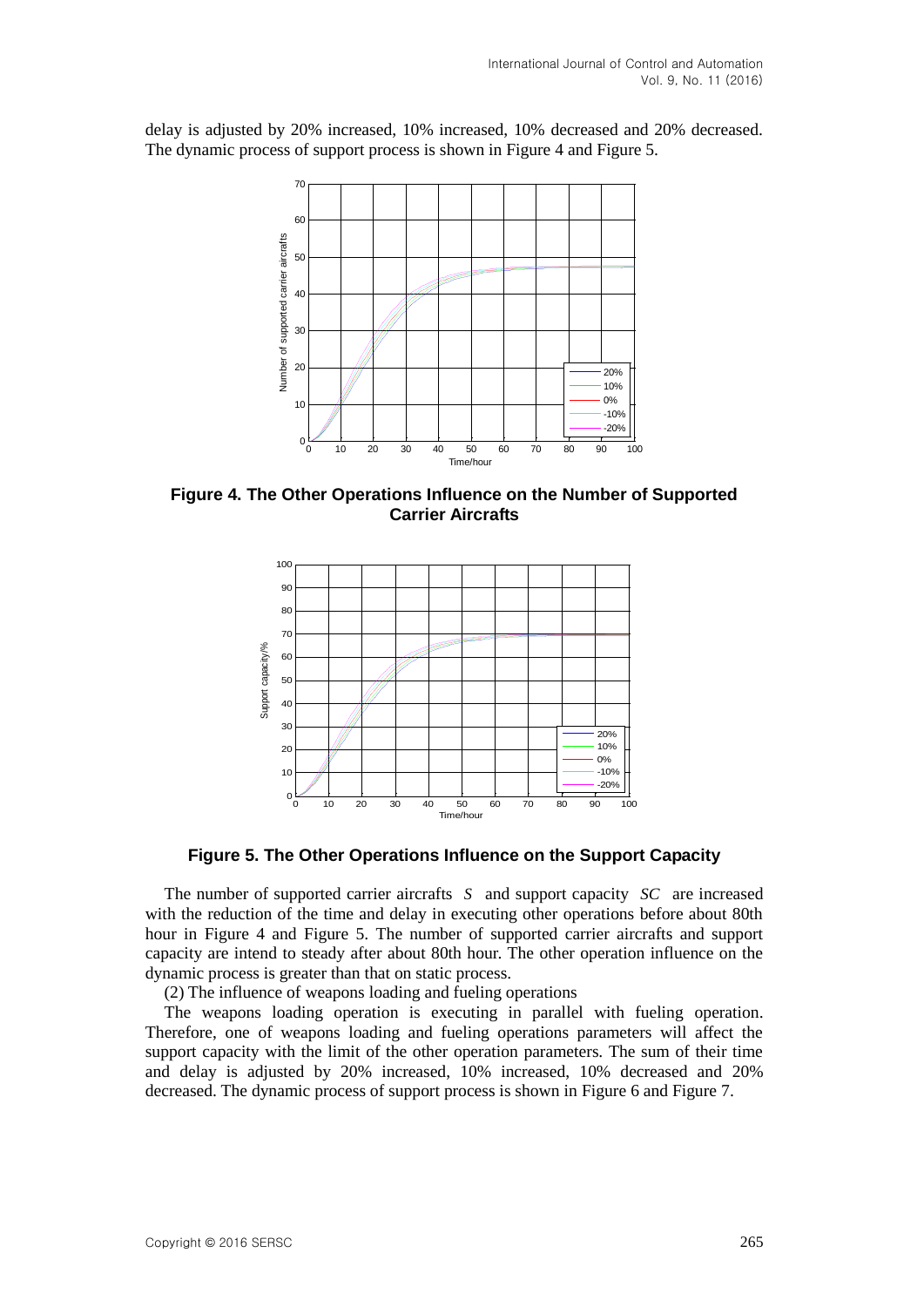

**Figure 6. The Weapons Loading and Fueling Operations Influence on the Number of Supported Carrier Aircrafts**



**Figure 7. The Weapons Loading and Fueling Operations Influence on Support Capacity**

(3) The influence of strike tasks

Similarly, the sum of strike tasks' time and interval is adjusted by 20% increased, 10% increased, 10% decreased and 20% decreased. The dynamic process of support process is shown in Figure 8 and Figure 9.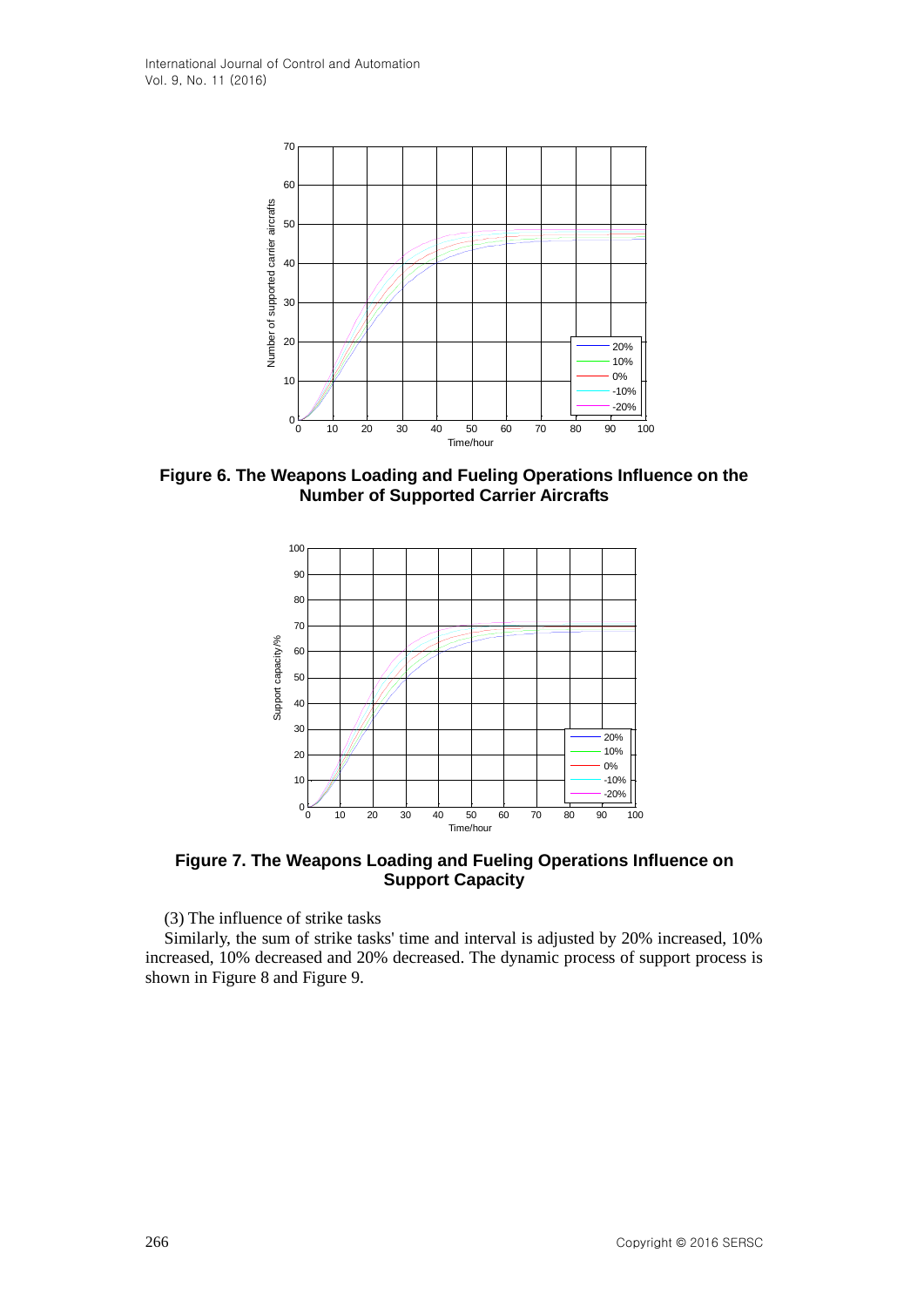

**Figure 8. The Strike Tasks Influence on the Number of Supported Carrier Aircrafts**



**Figure 9. The Strike Tasks Influence on Support Capacity**

The number of supported carrier aircrafts S and support capacity SC are increased with the reduction of the time and delay in executing weapons loading and fueling operations before about 80th hour in Figure 8 and Figure 9. The number of supported carrier aircrafts and support capacity are intend to steady after about 80th hour. The weapons loading and fueling operation influence on the dynamic process is greater than that on static process.

The number of supported carrier aircrafts S and support capacity SC are increased with the reduction of the time and interval in executing strike tasks before about 80th hour in Figure 8 and Figure 9. The number of supported carrier aircrafts and support capacity are intend to steady after about 80th hour. The strike tasks influence on the static process is greater than that on dynamic process.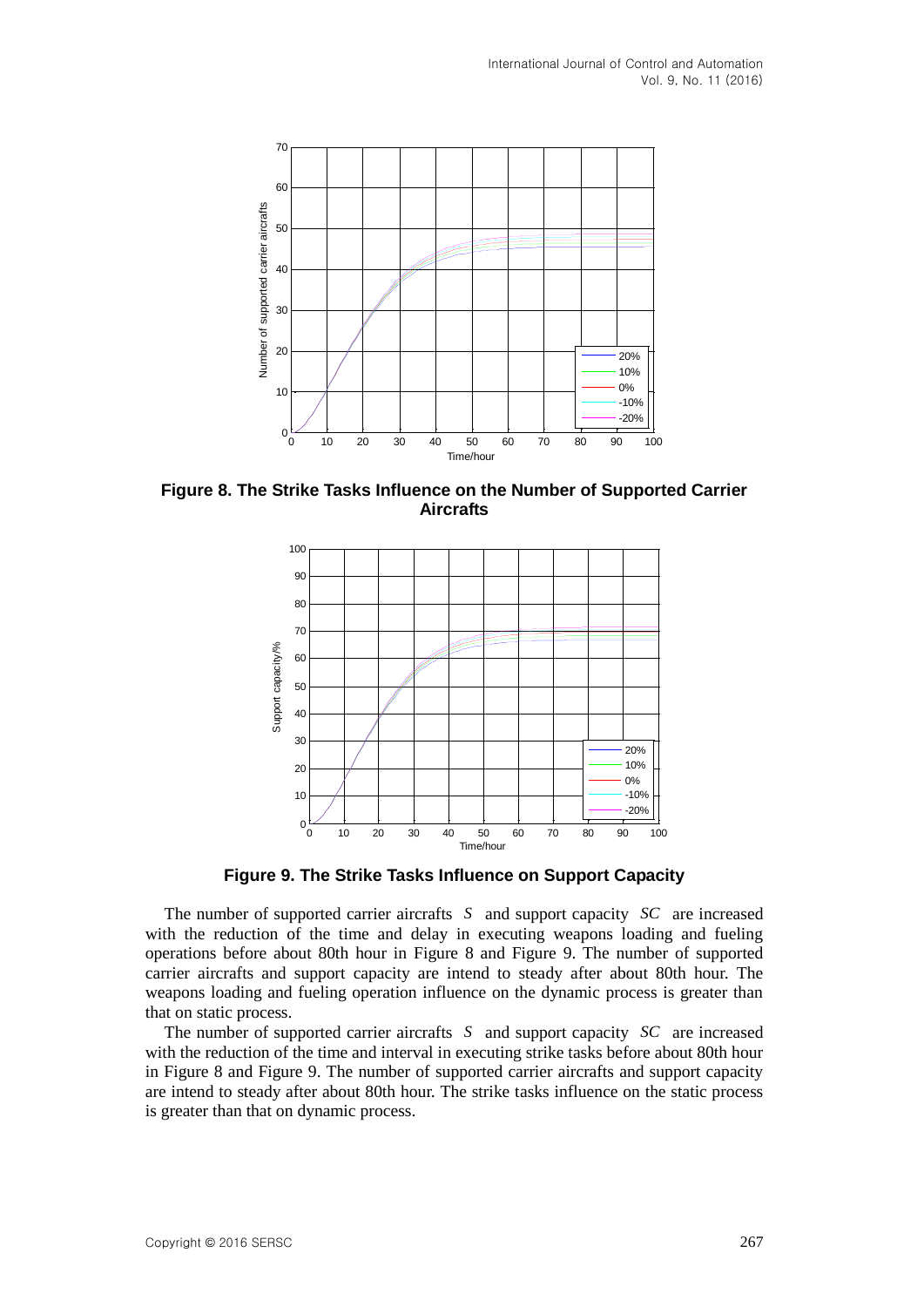## **4.3. Analysis for Static Performance of Support Process**

The every factor's influence on support capacity is collected and analyzed according to Figure 4-9, when the support process becomes steady. The change rate of support capacity is defined as the proportion of support capacity rate in factor rate. The results are shown in Table 2, 3 and  $\hat{4}$ .

| Change rate of time and<br>delay in<br>other operations | Support<br>capacity | Change rate<br>of<br>support<br>capacity |
|---------------------------------------------------------|---------------------|------------------------------------------|
| $-20%$                                                  | 69.9197%            | $-0.0243$                                |
| $-10%$                                                  | 69.7482%            | $-0.0240$                                |
| $\theta$                                                | 69.5812%            | $\Omega$                                 |
| 10%                                                     | 69.4157%            | $-0.0238$                                |
| 20%                                                     | 69.2501%            | $-0.0238$                                |

## **Table 2. Comparison of Other Operations Influence**

## **Table 3. Comparison of Weapons Loading and Fueling Operations Influence**

| Change rate of time and delay in |          | Change rate |
|----------------------------------|----------|-------------|
| weapons loading and fueling      | Support  | of          |
| operations                       | capacity | support     |
|                                  |          | capacity    |
| $-20%$                           | 71.5847% | $-0.1440$   |
| $-10%$                           | 70.5460% | $-0.1387$   |
| 0                                | 69.5812% | $\Omega$    |
| 10%                              | 68.6751% | $-0.1302$   |
| 20%                              | 67.8140% | $-0.1207$   |

## **Table 4. Comparison of Strike Tasks Influence**

| Change rate of time and<br>interval<br>in strike tasks | Support<br>capacity | Change rate<br>of<br>support<br>capacity |
|--------------------------------------------------------|---------------------|------------------------------------------|
| $-20%$                                                 | 71.5410\%           | $-0.1408$                                |
| $-10\%$                                                | 70.6369%            | $-0.1517$                                |
| $\theta$                                               | 69.5812%            | $\Omega$                                 |
| 10%                                                    | 68.3322%            | $-0.1795$                                |
| 20%                                                    | 66.8315%            | $-0.1976$                                |

The support capacity increases in proportion as the factor decreases from Table 2, 3 and 4.The other operations influence on support capacity is the least. Its change rate of support capacity is -0.0240. The weapons loading and fueling operations influence on support capacity is similar with the strike tasks influence on support capacity, and their change rates of support capacity are -0.1350 and -0.1674 respectively. Therefore, the bottleneck factors affecting support capacity are the weapons loading operation, fueling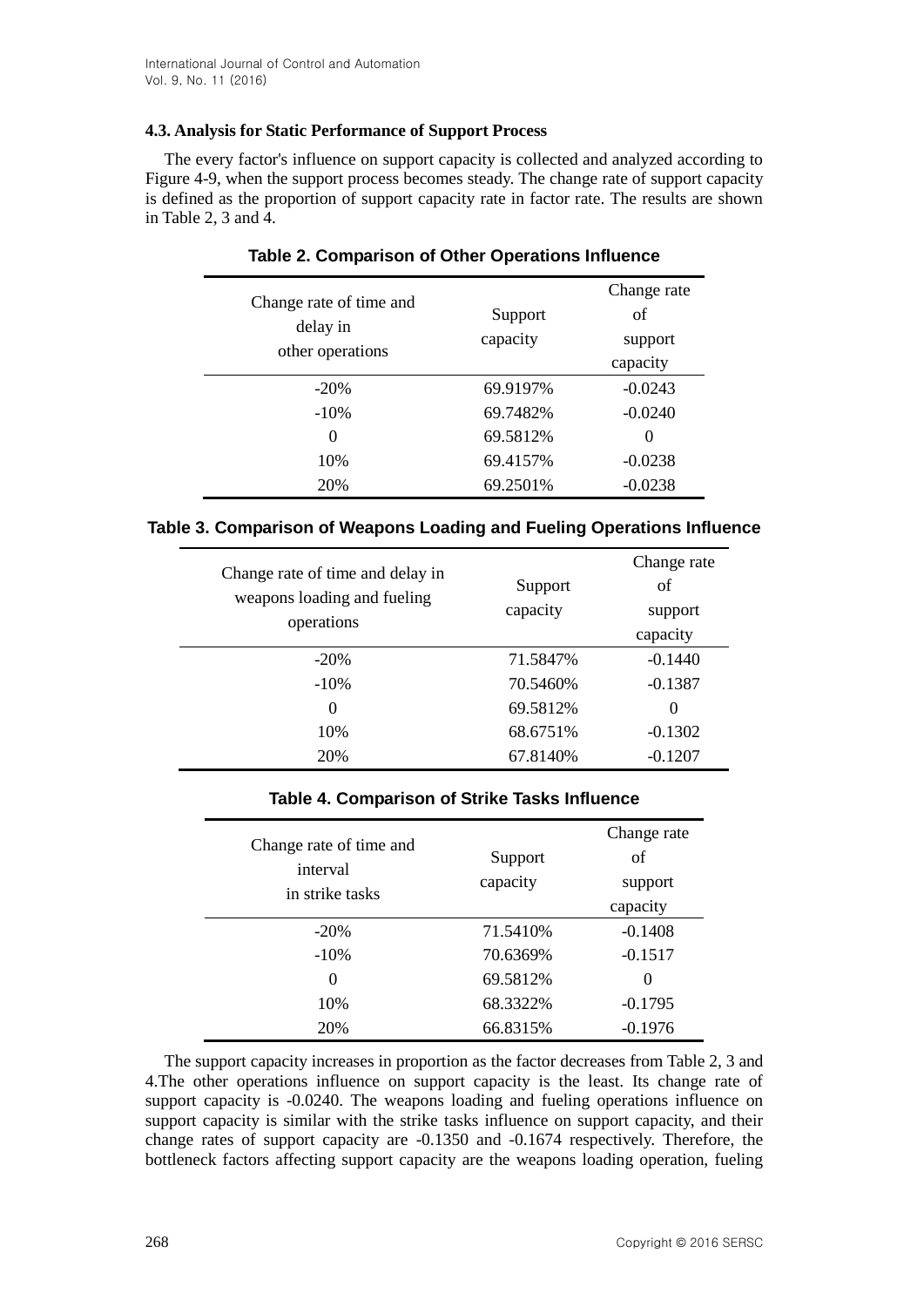operation and strike tasks in the static performance analysis.

The influence of various factors on the support capability is analyzed, through the simulation for the dynamic and static performances of the support system.

(1) The other operations mainly affect the dynamic process and have little influence on the static performance of support process.

(2) The weapons loading and fueling operations have great influence on both the dynamic process and the static performance.

(3) The strike tasks have a great impact on the static performance and little effect on the dynamic process.

Therefore, the bottleneck factors affecting support capacity are the weapons loading and fueling operations in the dynamic process and static performance. The reduction of the time and in delay weapons loading and fueling operations contributes to the improvement of the carrier aircraft support capacity and aircraft carrier combat capacity.

## **5. Conclusion**

A modeling method for parallel closed-loop support process is proposed based on System Dynamics. The modeling problems of parallel operations and the fixed number of carrier aircraft in closed-loop system are solved in this paper. The flow diagram and state equations are established for support process. Support capacity is defined. The bottleneck factors affecting support capacity are the weapons loading and fueling operations through the analysis of the dynamic process and static performance. This paper provides a reference to improve the carrier aircraft support capacity and aircraft carrier combat capacity. The parallel operations modeling method proposed in this paper can be applied to the general supply chains, which provide a new solution for the research on the closed-loop supply chains with parallel operations.

#### **Acknowledgments**

This work was supported by the National Natural Science Foundation of China (No.61304076), and the Fundamental Research Funds for the Central Universities (HEUCFX041501).

## **Conflicts of Interest**

The authors declare no conflict of interest.

#### **References**

- [1] Jewell, M. A. Wigge and C. M. K. Gagnon, "USS Nimitz and carrier airwing nine Surge demonstration", Alexandria: Center for Naval Analyses, **(1998)**.
- [2] G. Q. Xia, H. Z. Chen and T. T. Luan, "Performance evaluation model for two echelon support and support system under limited repair capacity", Systems Engineering-Theory & Practice, vol. 35, no. 4, **(2015)**, pp. 1041-1047P.
- [3] D. P. Bian, T. T. Luan and Y. Song, "A layout method of carrier-based aircraft based on simulated annealing", Applied Science and Technology, vol. 42, no. 4, **(2015)**, pp. 20-24P.
- [4] D. P. Bian, T. T. Luan and Q. C. Mi, "Research on the problem of gate assignment for carrier aircraft deck", Measurement & Control Technology, vol. 33, no. 9, **(2014)**, pp. 150-153P.
- [5S. Minkevicius, "Fluid limits for the queue length of jobs in multiserver open queueing networks" RAIRO Operations Research, vol. 48, no. 3, **(2014)**, pp. 349-363P.
- [6] S. B. Moka and S. Juneja, "Regenerative simulation for queueing networks with exponential or heavier tail arrival distributions", ACM Transactions on Modeling and Computer Simulation, vol. 25, no. 4, **(2015)**, pp. 846-867P.
- [7] E. Fraca, J. Júlvez and M. Silva, "Hybrid and Hybrid Adaptive Petri Nets: On the computation of a Reachability Graph", Nonlinear Analysis: Hybrid Systems, vol. 5, **(2015)**, pp. 24-39P.
- [8] G. H. Sandra and M. N. Eduardo, "Formation control using replicator-mutator dynamics for multiple mobile autonomous agents", Neurocomputing, vol. 172, **(2016)**, pp. 337-344P.
- [9] T. Lawniczak, B. N. Di Stefano and J. B. Ernst, "Software implementation of population of cognitive